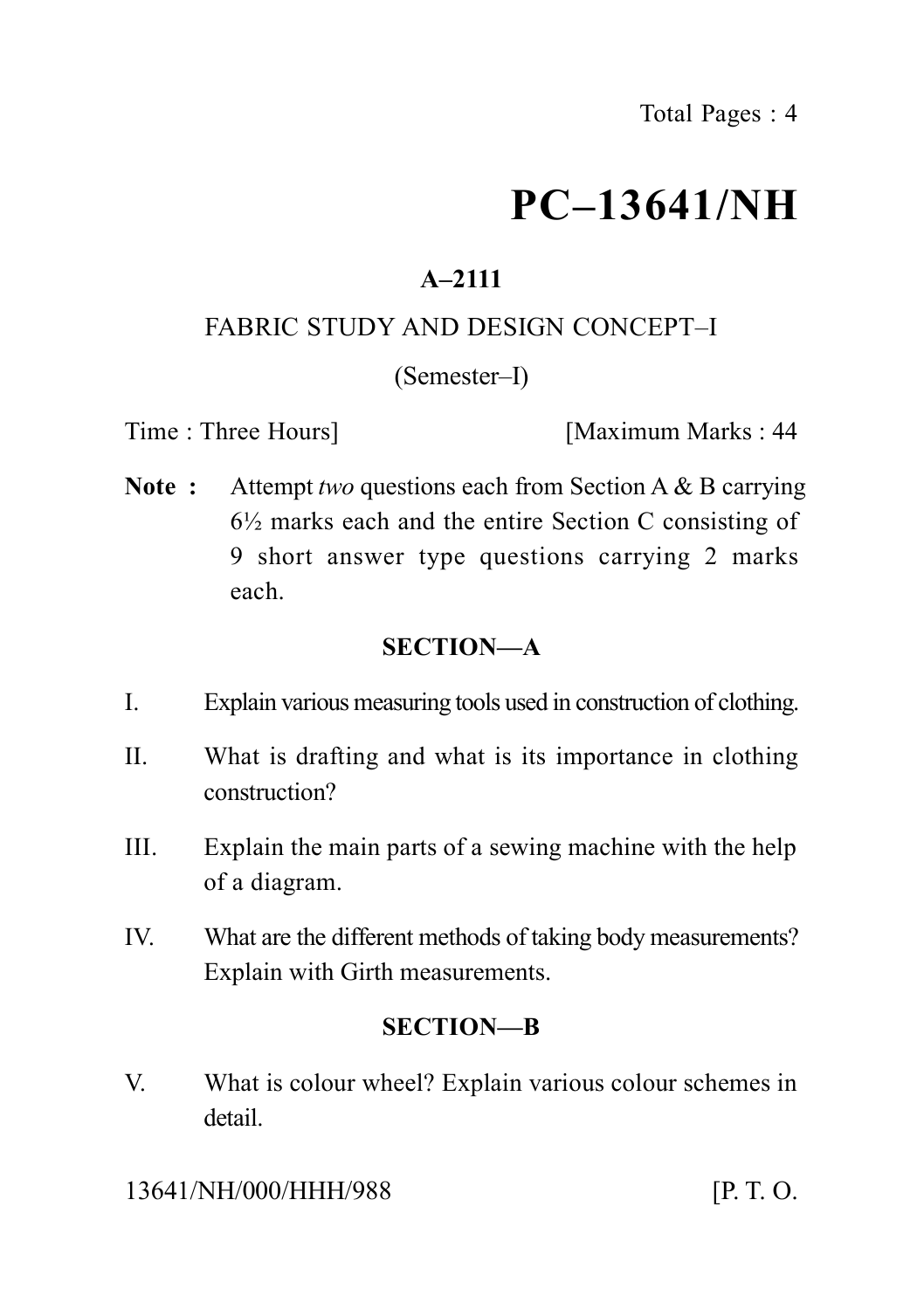- VI. What are various elements of design? Do you think lines can after the appearance of a person?
- VII. Write about the material, motifs, colours and stitches used in Chamba Rumal.
- VIII. Explain Phulkari of Punjab in detail.

### **SECTION—C**

## **(Compulsory Question)**

- IX. Write short notes on the following :
	- 1. Marking tool.
	- 2. Knife pleats.
	- 3. Motifs and stitches used in Kashida embroidery.
	- 4. Articles made with Kantha.
	- 5. Stitches used in Kutch Embroidery.
	- 6. Anthropometry.
	- 7. Seam allowance.
	- 8. Needle breaking.
	- 9. Hemming.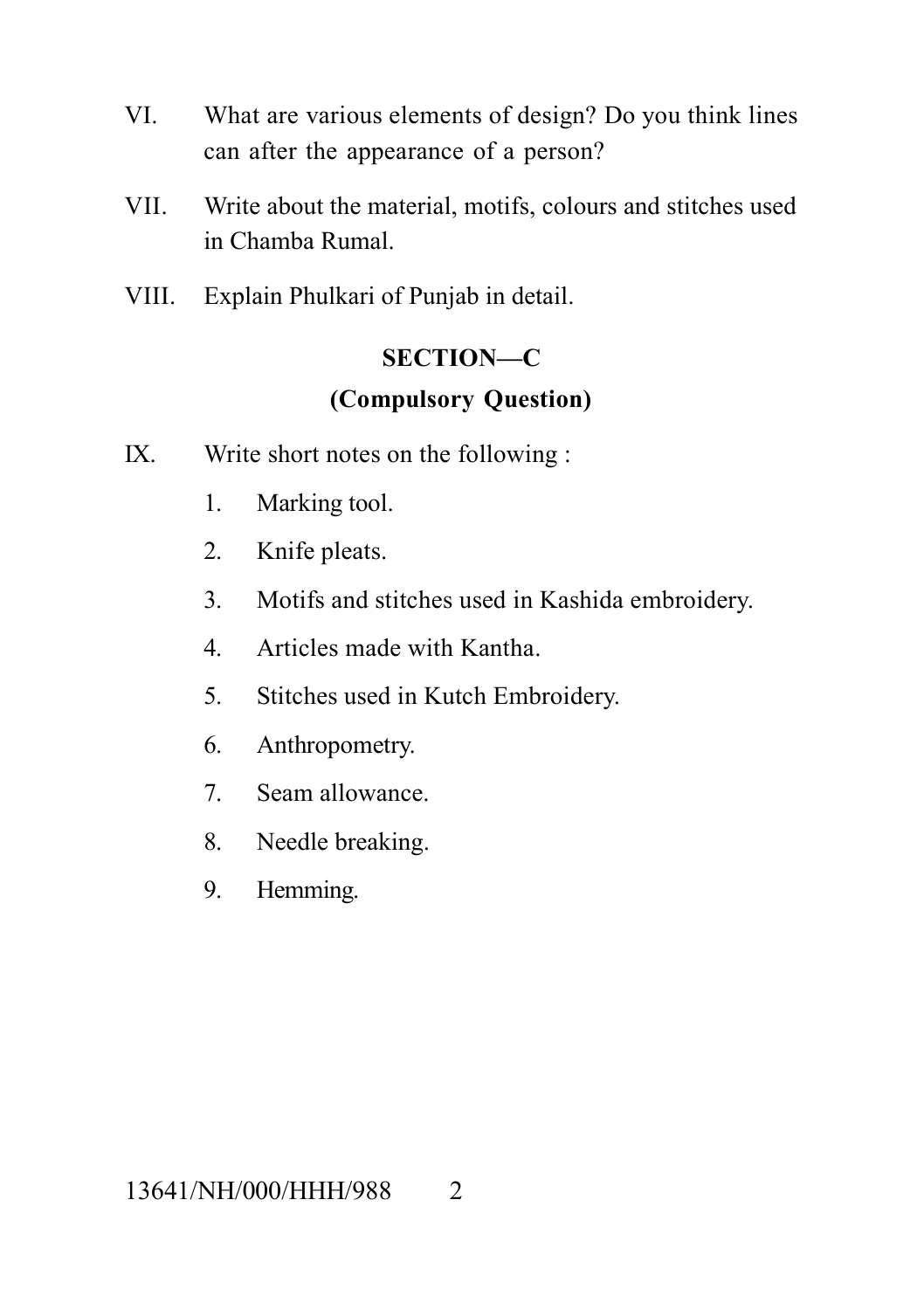#### **PUNJABI VERSION**

PUNJABI VERSION<br>ਨੋਟ : ਭਾਗ A ਅਤੇ B ਵਿਚੋਂ *ਦੋ–ਦੋ* ਪ੍ਰਸ਼ਨ ਕਰੋ। ਹਰੇਕ ਪ੍ਰਸ਼ਨ ਦੇ<br>6½ ਅੰਕ ਹਨ। ਭਾਗ C ਸਾਰਾ ਕਰੋ। ਇਸ ਵਿਚ 9 ਸੰਖੇਪ ਉੱਤਰ<br>ਵਾਲੇ ਪਸ਼ਨ 2-2 ਅੰਕਾਂ ਦੇ ਹਨ। PUNJABI VERSION<br>ਭਾਗ A ਅਤੇ B ਵਿਚੋਂ *ਦੋ–ਦੋ* ਪ੍ਰਸ਼ਨ ਕਰੋ। ਹਰੇਕ ਪ੍ਰਸ਼ਨ ਦੇ<br>6½ ਅੰਕ ਹਨ। ਭਾਗ C ਸਾਰਾ ਕਰੋ। ਇਸ ਵਿਚ 9 ਸੰਖੇਪ ਉੱਤਰ<br>ਵਾਲੇ ਪ੍ਰਸ਼ਨ 2-2 ਅੰਕਾਂ ਦੇ ਹਨ। ਨੋਟ : ਭਾਗ A ਅਤੇ B ਵਿਚੋਂ *ਦੋ–ਦੋ* ਪ੍ਰਸ਼ਨ ਕਰੋ। ਹਰੇਕ ਪ੍ਰਸ਼ਨ ਦੇ<br>6½ ਅੰਕ ਹਨ। ਭਾਗ C ਸਾਰਾ ਕਰੋ। ਇਸ ਵਿਚ 9 ਸੰਖੇਪ ਉੱਤਰ<br>ਵਾਲੇ ਪਸ਼ਨ 2-2 ਅੰਕਾਂ ਦੇ ਹਨ।

#### $\overline{B}$ जा— $A$

- ਵਾਲੇ ਪ੍ਰਸ਼ਨ 2-2 ਅੰਕਾਂ ਦੇ ਹਨ।<br>**ਭਾਗ—A**<br>I. ਕਪੜਾ ਬਨਾਉਣ ਵਿਚ ਵਰਤੇ ਜਾਂਦੇ ਵਿਭਿੰਨ ਮਾਪ ਯੰਤਰਾਂ ਦੀ<br>ਵਿਆਖਿਆ ਕਰੋ।<br>ਸ਼ਾ ਦਾ ਕਾਲ<sup>ਿੰਦ ਦੀ ਵੈ</sub>੪ ਕਾਕੇ ਕਿਪਤ ਕਾਲ ਕਿਤ ਕਿਤ ਕਾ ਕੀ</sup> ਕਪੜਾ ਬਨਾਉਣ ਵਿਚ ਵਰਤੇ ਜਾਂਦੇ ਵਿਭਿੰਨ ਮਾਪ ਯੰਤਰਾਂ ਦੀ<br>ਵਿਆਖਿਆ ਕਰੋ।<br>ਡਰਾਫਟਿੰਗ ਕੀ ਹੈ? ਕਪੜੇ ਤਿਆਰ ਕਰਨ ਵਿਚ ਇਸ ਦਾ ਕੀ<br>ਮਹੱਤਵ ਹੈ?
- I. ਕਪੜਾ ਬਨਾਉਣ ਵਿਚ ਵਰਤੇ ਜਾਂਦੇ ਵਿਭਿੰਨ ਮਾਪ ਯੰਤਰਾਂ ਦੀ<br>ਵਿਆਖਿਆ ਕਰੋ।<br>II. ਡਰਾਫਟਿੰਗ ਕੀ ਹੈ? ਕਪੜੇ ਤਿਆਰ ਕਰਨ ਵਿਚ ਇਸ ਦਾ ਕੀ<br>ਮਹੱਤਵ ਹੈ?
- m. ਚਿੱਤਰ ਦੀ ਸਹਾਇਤਾ ਨਾਲ ਸਿਲਾਈ ਮਸ਼ੀਨ ਦੇ ਮੁੱਖ ਅੰਗਾਂ ਦੀ<br>ਵਿਆਖਿਆ ਕਰੋ। II. ਡਰਾਫਟਿੰਗ ਕੀ ਹੈ? ਕਪੜੇ ਤਿਆਰ ਕਰਨ ਵਿਚ ਇਸ ਦਾ ਕੀ<br>ਸਹੱਤਵ ਹੈ?<br>III. ਚਿੱਤਰ ਦੀ ਸਹਾਇਤਾ ਨਾਲ ਸਿਲਾਈ ਮਸ਼ੀਨ ਦੇ ਮੁੱਖ ਅੰਗਾਂ ਦੀ<br>ਵਿਆਖਿਆ ਕਰੋ।<br>ਲਾ ਸਾਹਿ ਤੇ ਮਾਮ ਕੈੱਬ ਤੇ ਹਿਉਂਹ ਤੰਸ ਦੀ ਤਾਲੇ ਐਂਤੇ ਤੇ ਮਾਮਾਂ ਡਰਾਫਾਟਗ ਕੀ ਰੈਂ! ਕੰਪੜੇ ਤਿਆਰ ਕਰਨ<br>ਮਹੱਤਵ ਹੈ?<br>ਚਿੱਤਰ ਦੀ ਸਹਾਇਤਾ ਨਾਲ ਸਿਲਾਈ ਮਸ਼ੀ<br>ਵਿਆਖਿਆ ਕਰੋ।<br>ਸਰੀਰ ਦੇ ਮਾਪ ਲੈਣ ਦੇ ਵਿਭਿੰਨ ਢੰਗ ਕੀ III. ਚਿੱਤਰ ਦੀ ਸਹਾਇਤਾ ਨਾਲ ਸਿਲਾਈ ਮਸ਼ੀਨ ਦੇ ਮੁੱਖ ਅੰਗਾਂ ਦੀ<br>ਵਿਆਖਿਆ ਕਰੋ।<br>IV. ਸਰੀਰ ਦੇ ਮਾਪ ਲੈਣ ਦੇ ਵਿਭਿੰਨ ਢੰਗ ਕੀ ਹਨ? ਘੇਰੇ ਦੇ ਮਾਪਾਂ<br>ਨਾਲ ਵਿਆਖਿਆ ਕਰੋ।
- <sub>ਰਿਤਰ ਦਾ ਸਰਾਟਿਤਾ ਨਾਲ ਸਮਲਾਟਾ ਸਮਾਨ ਦ<br>ਵਿਆਖਿਆ ਕਰੋ।<br>ਸਰੀਰ ਦੇ ਮਾਪ ਲੈਣ ਦੇ ਵਿਭਿੰਨ ਢੰਗ ਕੀ ਹਨ:<br>ਨਾਲ ਵਿਆਖਿਆ ਕਰੋ।<br>ਭਾਗ—В</sub>

#### Bwg**—B**

- ਨਾਲ ਵਿਆਖਿਆ ਕਰੋ।<br>ਭਾਗ—B<br>V. ਕਲਰ ਵੀਲ੍ਹ ਕੀ ਹੈ? ਵਿਭਿੰਨ ਰੰਗ ਸਕੀਮਾਂ ਦੀ ਵਿਸਥਾਰ ਨਾਲ<br>ਵਿਆਖਿਆ ਕਰੋ।<br>V. ਵਿਦਾਸ਼ੀਤ ਦੇ ਓਤੀਤ ਤੱਤ ਕੀ ਤਾਲ ਕੀ ਤਾਲੀ ਮਾਤਲਾ
- ਕਲਰ ਵੀਲ੍ਹ ਕੀ ਹੈ? ਵਿਭਿੰਨ ਰੰਗ ਸਕੀਮਾਂ ਦੀ ਵਿਸਥਾਰ ਨਾਲ<br>ਵਿਆਖਿਆ ਕਰੋ।<br>ਡੀਜ਼ਾਈਨ ਦੇ ਵਿਭਿੰਨ ਤੱਤ ਕੀ ਹਨ? ਕੀ ਤੁਹਾਡੇ ਅਨੁਸਾਰ<br>ਧਾਰੀਆਂ (lines) ਕਿਸੇ ਵਿਅਕਤੀ ਦੀ ਦਿੱਖ ਬਦਲ ਸਕਦੀਆਂ V. ਕਲਰ ਵੀਲ੍ਹ ਕੀ ਹੈ? ਵਿਭਿੰਨ ਰੰਗ ਸਕੀਮਾਂ ਦੀ ਵਿਸਥਾਰ ਨਾਲ<br>ਵਿਆਖਿਆ ਕਰੋ।<br>VI. ਡੀਜ਼ਾਈਨ ਦੇ ਵਿਭਿੰਨ ਤੱਤ ਕੀ ਹਨ? ਕੀ ਤੁਹਾਡੇ ਅਨੁਸਾਰ<br>ਧਾਰੀਆਂ (lines) ਕਿਸੇ ਵਿਅਕਤੀ ਦੀ ਦਿੱਖ ਬਦਲ ਸਕਦੀਆਂ<br>ਹਨ? ਡੀਜ਼ਾਈਨ ਦੇ ਵਿਭਿੰਨ ਤੱਤ ਕੀ ਹਨ? ਕੀ ਤਹਾਡੇ ਅਨਸਾਰ  $\overline{d} \overline{d}$ vi. ਡਾਜ਼ਾਟਾਨ ਦ ਵਿਭਿਨ ਤਤ ਕੀ ਹਨ: ਕੀ ਤੁਹਾਡ ਅਨੁਸਾਰ<br>ਧਾਰੀਆਂ (lines) ਕਿਸੇ ਵਿਅਕਤੀ ਦੀ ਦਿੱਖ ਬਦਲ ਸਕਦੀਆਂ<br>ਹਨ?<br>VII. ਚੰਬਾ ਰੁਮਾਲ ਦੇ ਮੈਟੀਰੀਅਲ, ਮੋਟਿਫ਼, ਕਲਰ ਅਤੇ ਤੋਪਿਆਂ ਦਾ<br>ਵਰਣਨ ਕਰੋ।
- ਚੰਬਾ ਰੁਮਾਲ ਦੇ ਮੈਟੀਰੀਅਲ, ਮੋਟਿਫ਼, ਕਲਰ ਅਤੇ ਤੋਪਿਆਂ ਦਾ<br>ਵਰਣਨ ਕਰੋ।<br>NH/000/HHH/988 3